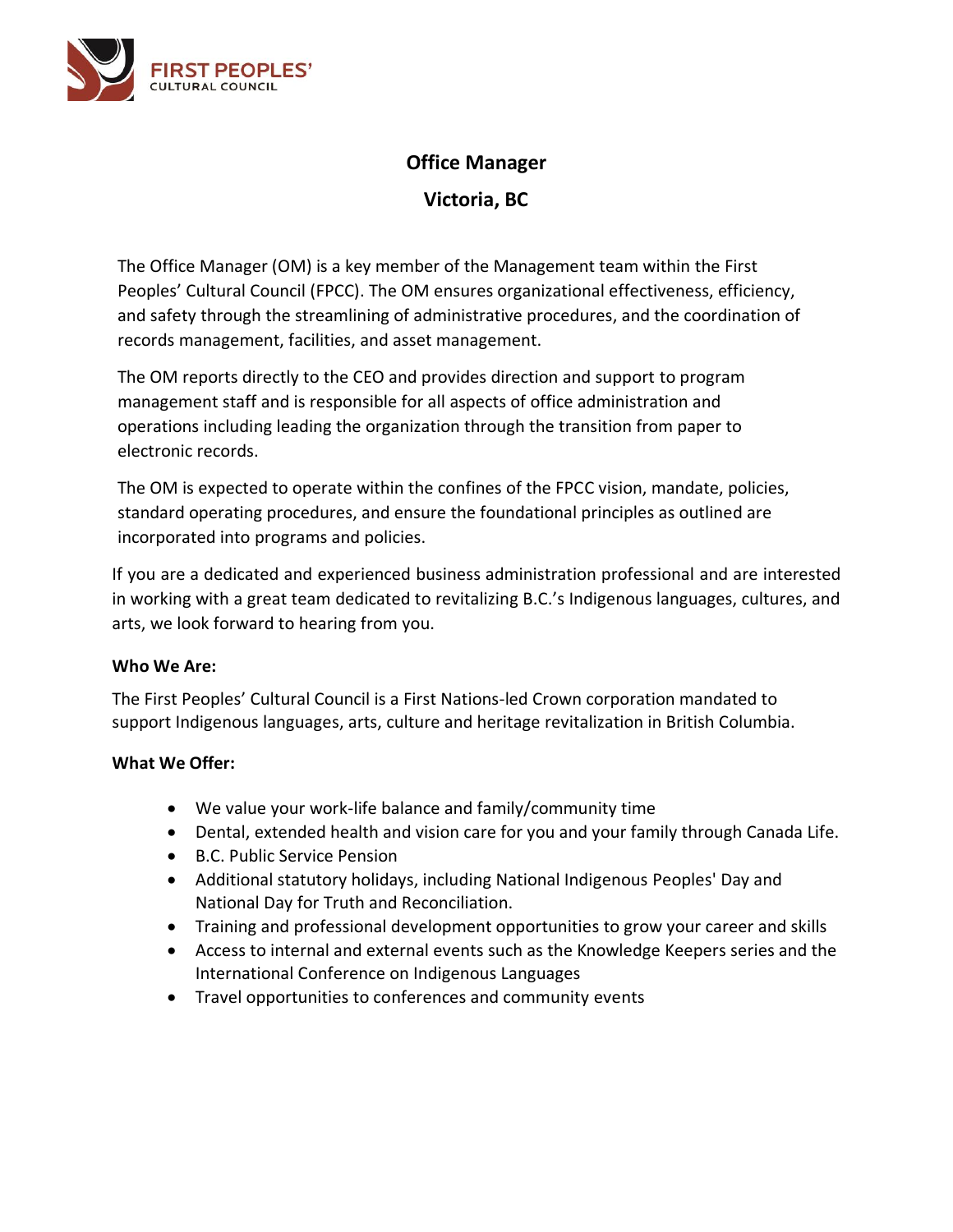

## **What You Will Do:**

## **Administration, Finance, and Facility Management**

- Support the success of FPCC by ensuring office and administration operations are organized and effective. Develop and oversee the implementation of related policies, procedures, and processes.
- Oversee records management with consistent file structures and naming conventions along with appropriate document protection, retrieval, retention, and disposal procedures in place. Ensure all employees are trained in records management.
- Prepare and monitor annual budget for the office, analyze variances, and carry out necessary corrections that may arise. Prepare forecasts as required.
- Perform review and analysis of special projects and keep management properly informed.
- Prepare operational reports and schedules to ensure efficiency. Review program financial statements and monitor projects to ensure that expenses are within budget and communicates with the CEO and/or Finance Manager to resolve concerns.
- Coordinate assignment of tasks to administrative team. Coordinate the provision of administrative support and temporary support across the organization.
- Act as point person for all aspects of facility maintenance and office operations. Identify and address maintenance, repairs, and office space management issues. Respond to unanticipated events (fire, flood etc.) and manage any remediation required.
- Track the implementation and effectiveness of facility related policies by developing related procedures, processes, and standards to guide the operation of the office.
- Ensure effective supply requisition and approval process is in place and that FPCC is getting good value for money with goods and services (includes courier, supplies, postage, lease agreements etc.)

# **Equipment and Asset Management**

- Manage vendor selection for service providers, and office and equipment leases. Manage subsequent vendor relationships.
- In partnership with IT team, plan and execute equipment and office system procurement and installation. Maintain asset register.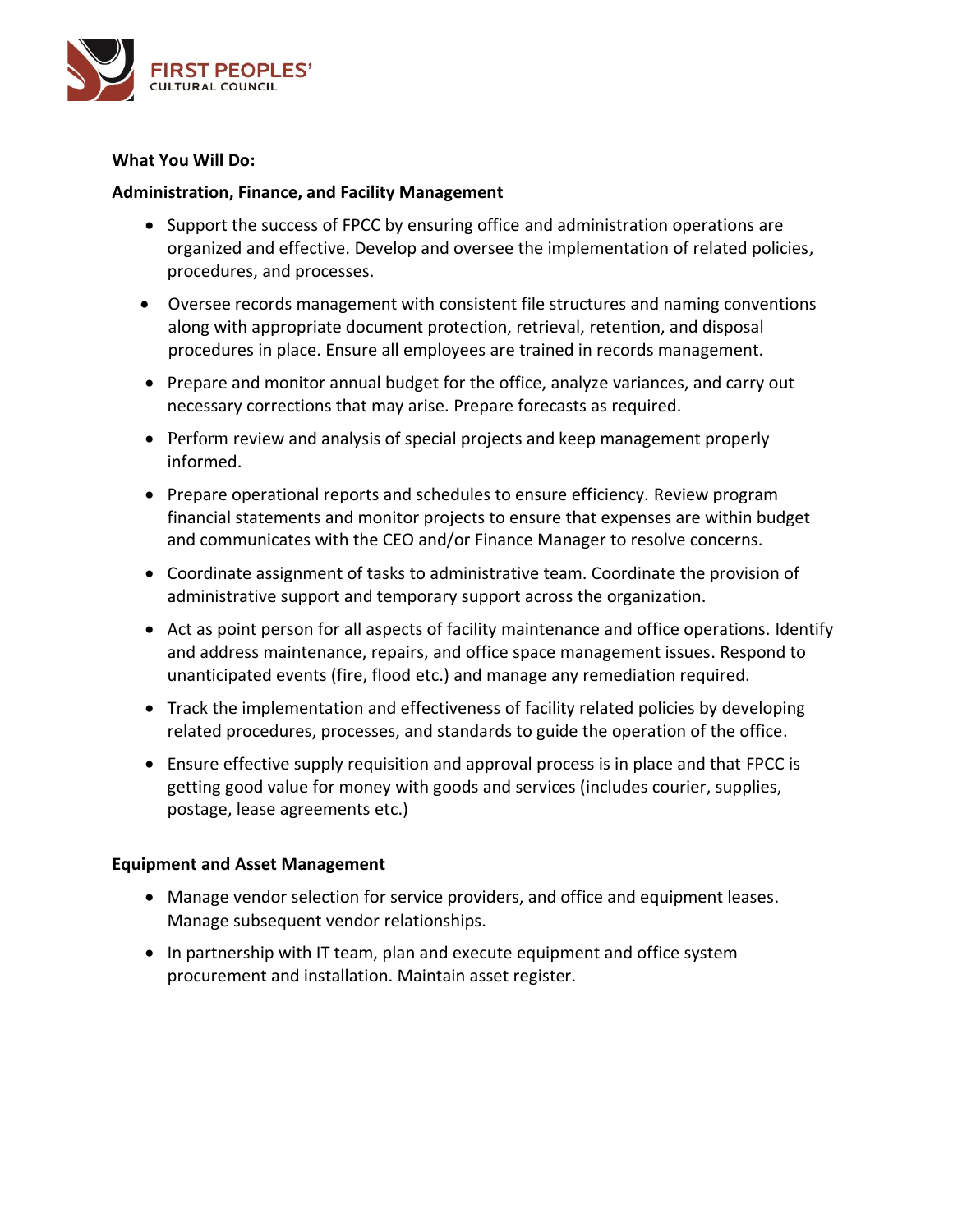

#### **As a Member of the Management Team**

- Develop and maintain strong relationships with managers and staff of FPCC. Act as a resource to administrative team providing guidance, support, and coaching.
- Represent FPCC at community events, conferences and meetings as required.

# **What You Will Bring:**

A post-secondary diploma or degree in business administration along with a minimum of 3 years' experience as office administrator. You are highly organized and detail-oriented team builder with excellent communication and interpersonal skills. You are a problem solver who thrives in a busy and fast-paced environment. An acceptable combination of equivalent education, training or experience in related fields will be considered.

# **Skills and Abilities That Would Help You Succeed:**

- Experience with file management, including electronic file management
- Experience working with accounting systems
- Ability to build collaborative and effecitive working relationships
- Critical thinking and problem-solving skills
- Flexibility, adaptability, and ability to manage multiple priorities
- Ability to work independently with directional guidance
- Strong skill set with Microsoft Office: Word, Excel, and Outlook
- Experience managing a team and contractors
- Proven ability to be fiscally responsible and manage budgets as assigned
- Knowledge of, and experience working with B.C. First Nations and Indigenous communities would be an asset

# **Working Conditions**

- Majority of work is done in office
- Travel to attend meetings, conferences, seminars occasionally on short notice
- May be required to work evenings and weekends

For more information about the First Peoples' Cultural Council, visit: [www.fpcc.ca](http://www.fpcc.ca/)